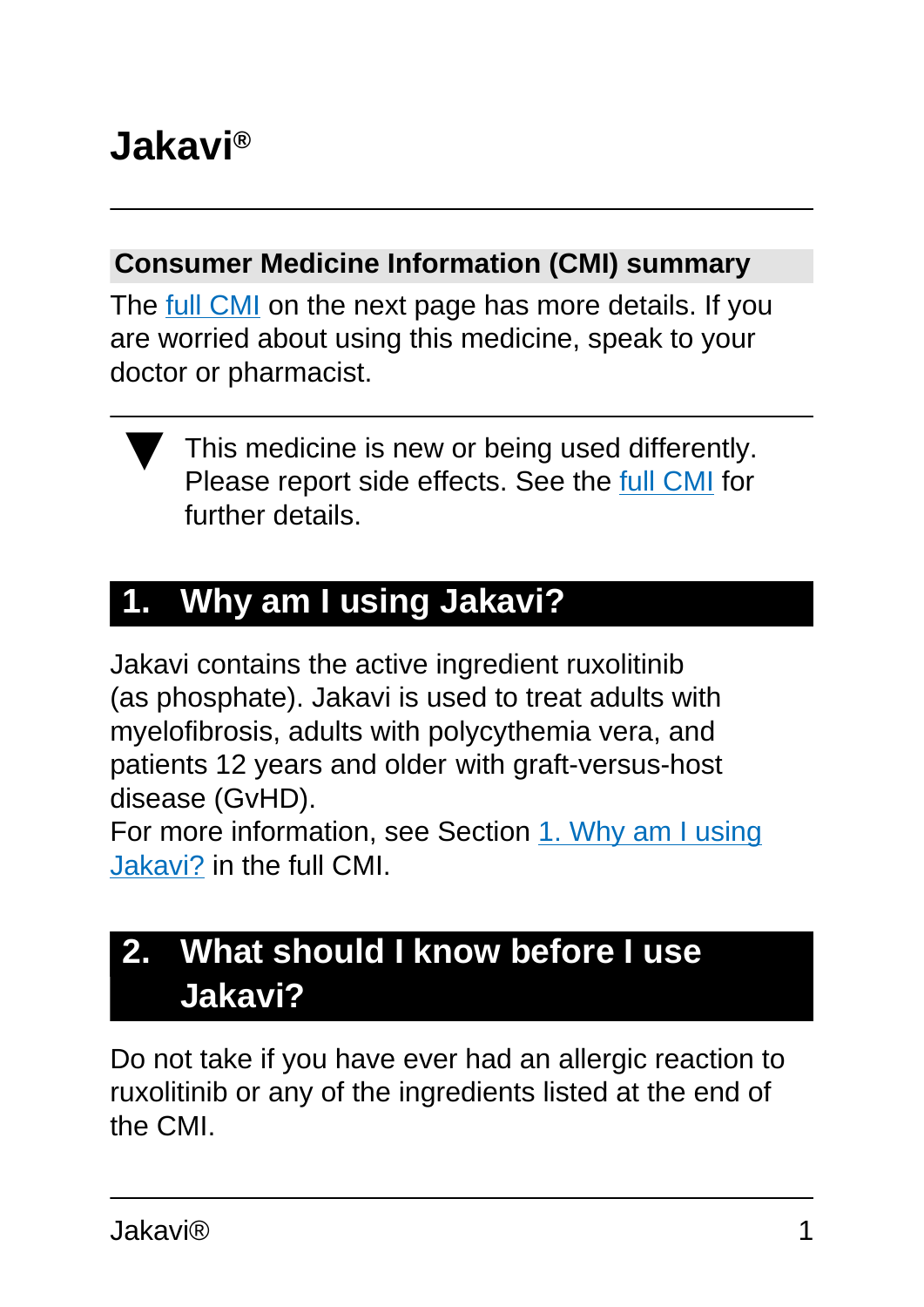**Before you start taking Jakavi, your doctor will do some blood tests.** 

**Talk to your doctor if you have any other medical conditions, take any other medicines, or are pregnant or plan to become pregnant or are breastfeeding.** 

For more information, see Section [2. What should I know](#page-6-0) [before I use Jakavi?](#page-6-0) in the full CMI.

## **3. What if I am taking other medicines?**

Some medicines may interfere with Jakavi and affect how it works.

A list of these medicines is in Section [3. What if I am](#page-9-0) [taking other medicines?](#page-9-0) in the full CMI.

#### **4. How do I use Jakavi?**

- Take Jakavi twice a day. Your doctor will tell you how many tablets to take.
- Jakavi tablets are to be taken by mouth, either with or without food. Swallow the tablets whole with a glass of water.

More instructions can be found in Section [4. How do I](#page-10-0) [use Jakavi?](#page-10-0) in the full CMI.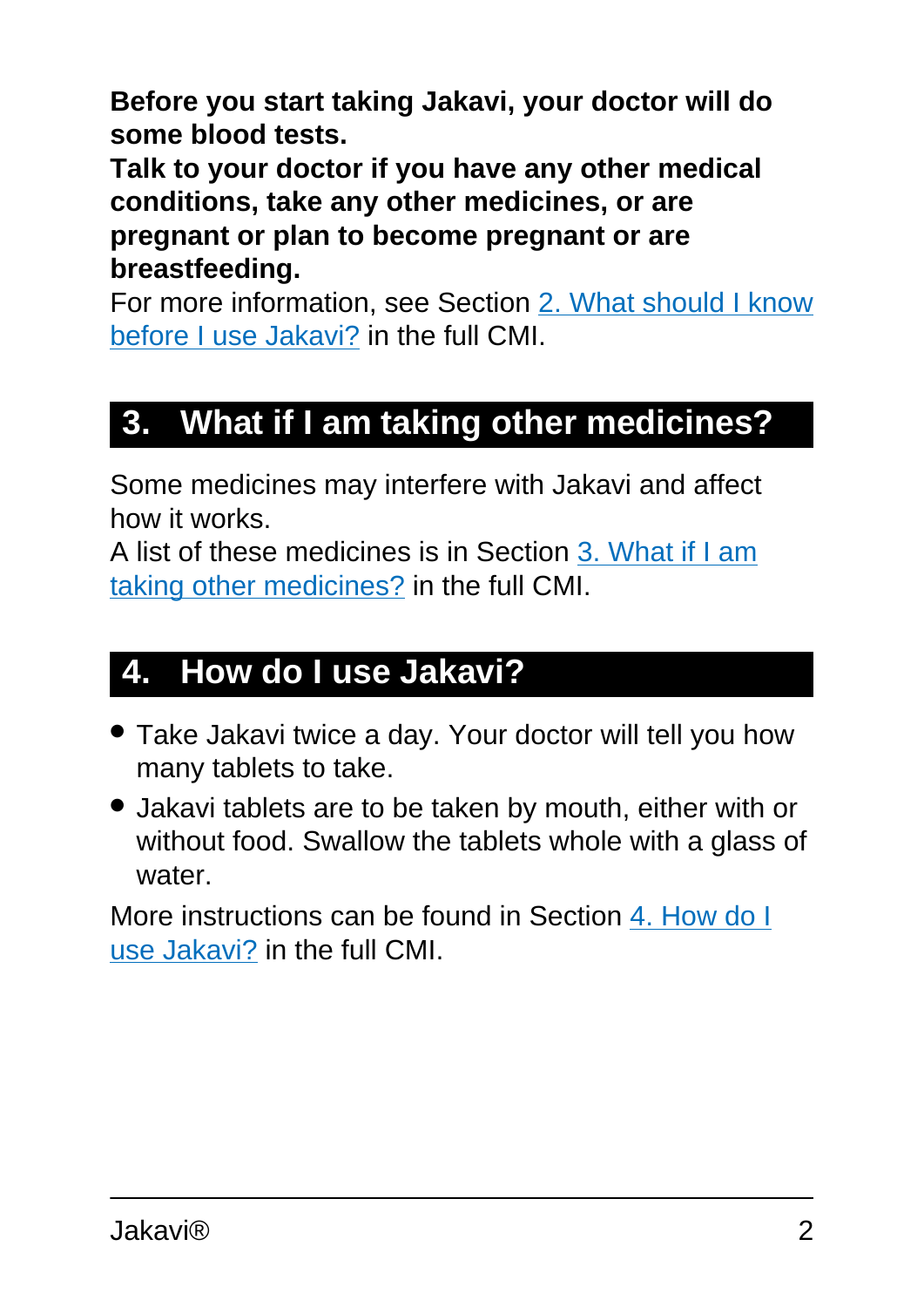# **5. What should I know while using Jakavi?**

| Things you should do                | Keep all of your doctor's<br>appointments so that<br>your progress can be<br>checked<br>Remind any doctor,<br>dentist, anaesthetist or<br>pharmacist you visit that<br>you are using Jakavi.<br>If you are going to have<br>surgery, tell the surgeon<br>or anaesthetist that you<br>are taking this medicine |
|-------------------------------------|---------------------------------------------------------------------------------------------------------------------------------------------------------------------------------------------------------------------------------------------------------------------------------------------------------------|
| Things you should not<br>do         | Do not stop taking your<br>medicine or lower the<br>dosage without checking<br>with your doctor.                                                                                                                                                                                                              |
| <b>Driving or using</b><br>machines | Do not drive or use<br>machinery if you feel<br>dizzy.                                                                                                                                                                                                                                                        |
| Looking after your<br>medicine      | Keep your medicine in<br>the original packaging<br>until it is time to take it.<br>Store it in a cool,<br>dry place at room<br>temperature, away from                                                                                                                                                         |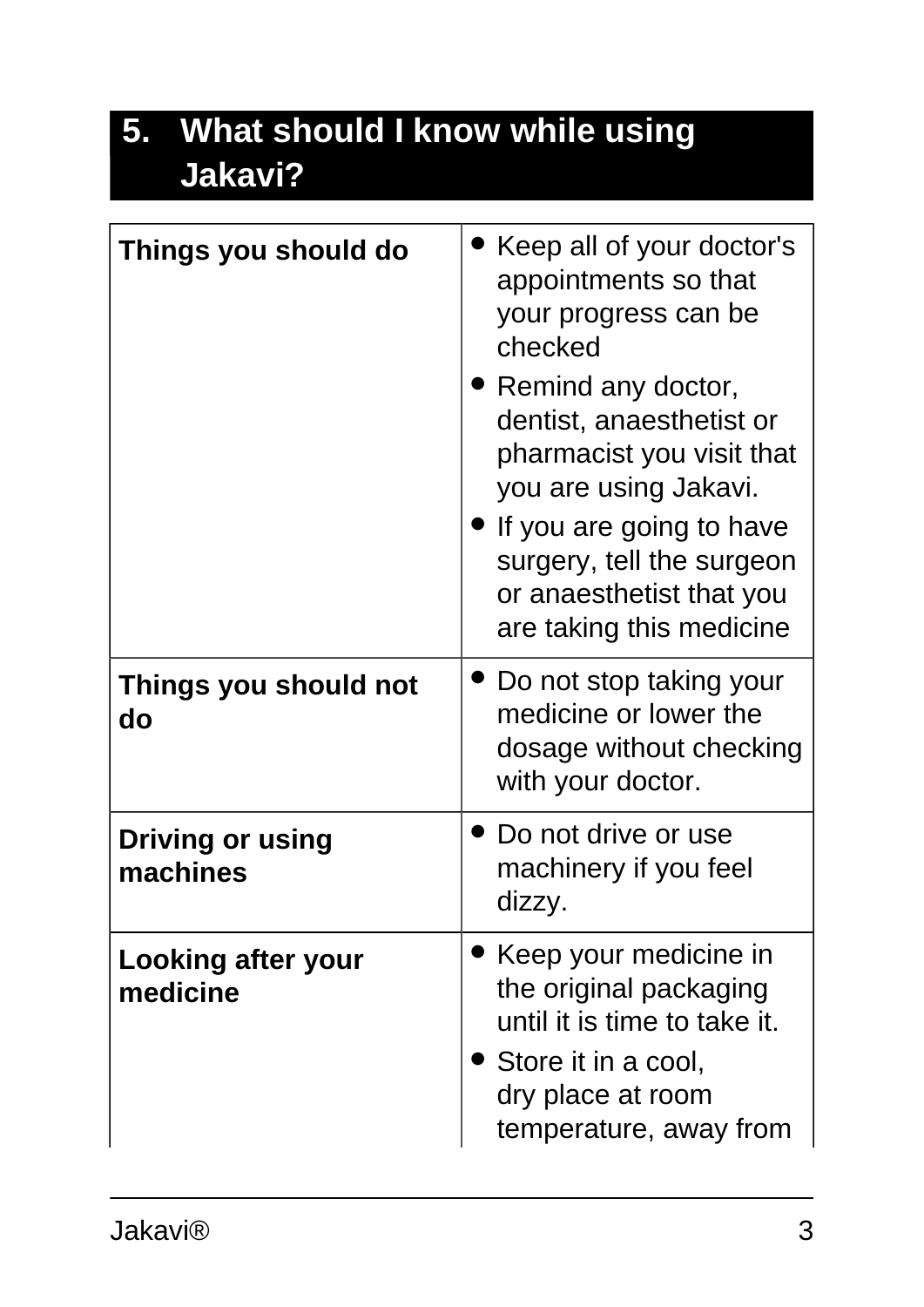For more information, see Section [5. What should I know](#page-12-0) [while using Jakavi?](#page-12-0) in the full CMI.

## <span id="page-3-0"></span>**6. Are there any side effects?**

The most common side effects include bruising, dizziness, headaches, constipation, feeling tired, infections, fever, chills, sore throat, mouth ulcers, nausea, high blood pressure and pale skin. The more serious side effects include urinary tract and other serious infections, shingles, bruising more easily, blood disorders and trouble breathing. These may require urgent medical attention. **Tell your doctor or pharmacist if you notice anything else that worries you or that may be making you feel unwell.** For more information, including what to do if you have any side effects, see Section [6. Are there any side effects?](#page-15-0) in the full CMI.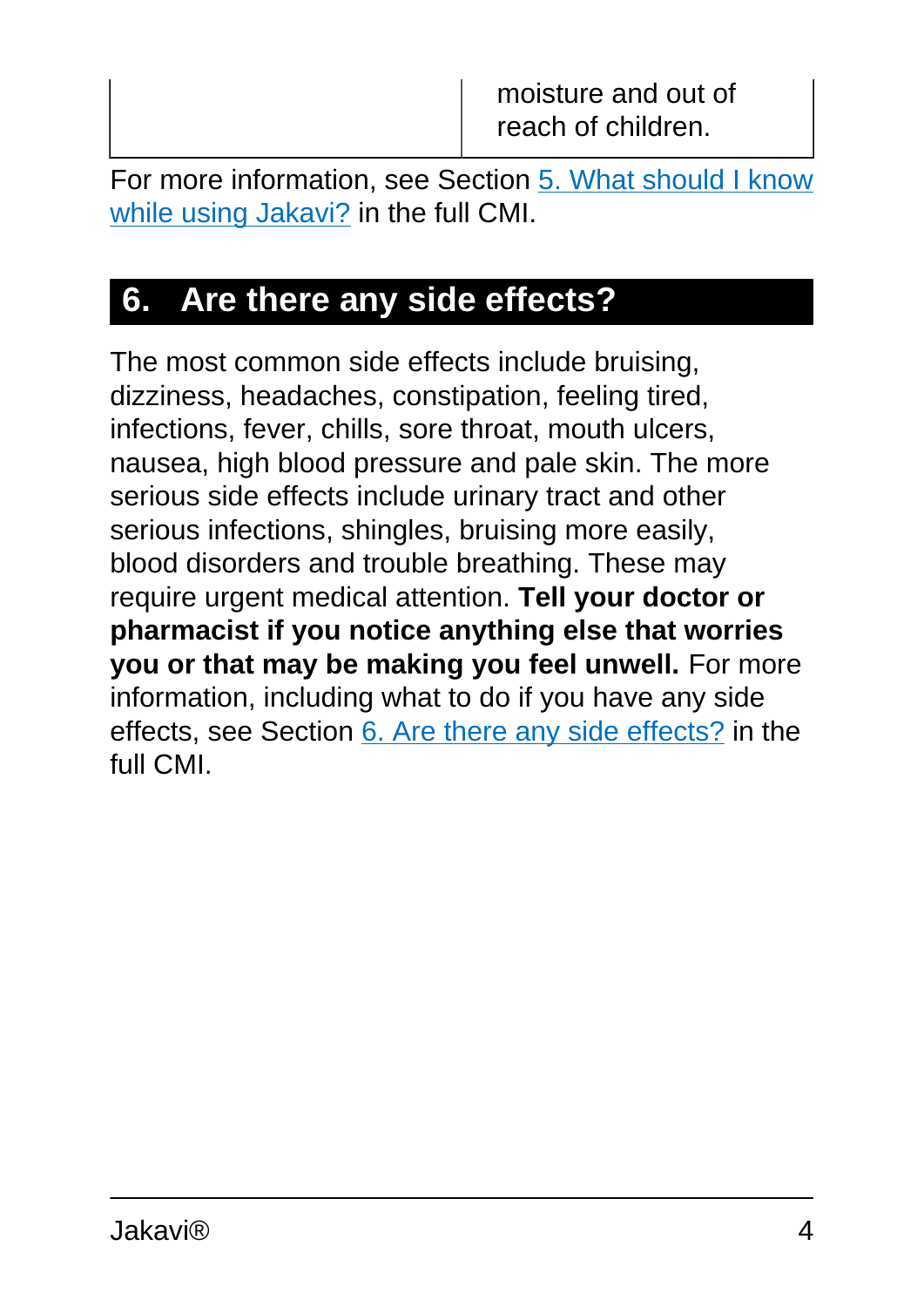This medicine is subject to additional monitoring. This will allow quick identification of new safety information. You can help by reporting any side effects you may get. You can report side effects to your doctor, or directly at [www.tga.gov.au/reporting](http://www.tga.gov.au/reporting-problems)[problems](http://www.tga.gov.au/reporting-problems).

# **Jakavi** (JAK-uh-vee)

**Active ingredient:** Ruxolitinib (RUX-soh-LI-ti-nib)

#### **Consumer Medicine Information (CMI)**

This leaflet provides important information about using Jakavi. **You should also speak to your doctor or pharmacist if you would like further information or if you have any concerns or questions about using Jakavi.**

#### **Where to find information in this leaflet:**

- [1. Why am I using Jakavi?](#page-4-0)
- [2. What should I know before I use Jakavi?](#page-6-0)
- [3. What if I am taking other medicines?](#page-9-0)
- [4. How do I use Jakavi?](#page-10-0)
- [5. What should I know while using Jakavi?](#page-12-0)
- [6. Are there any side effects?](#page-15-0)
- <span id="page-4-0"></span>[7. Product details](#page-19-0)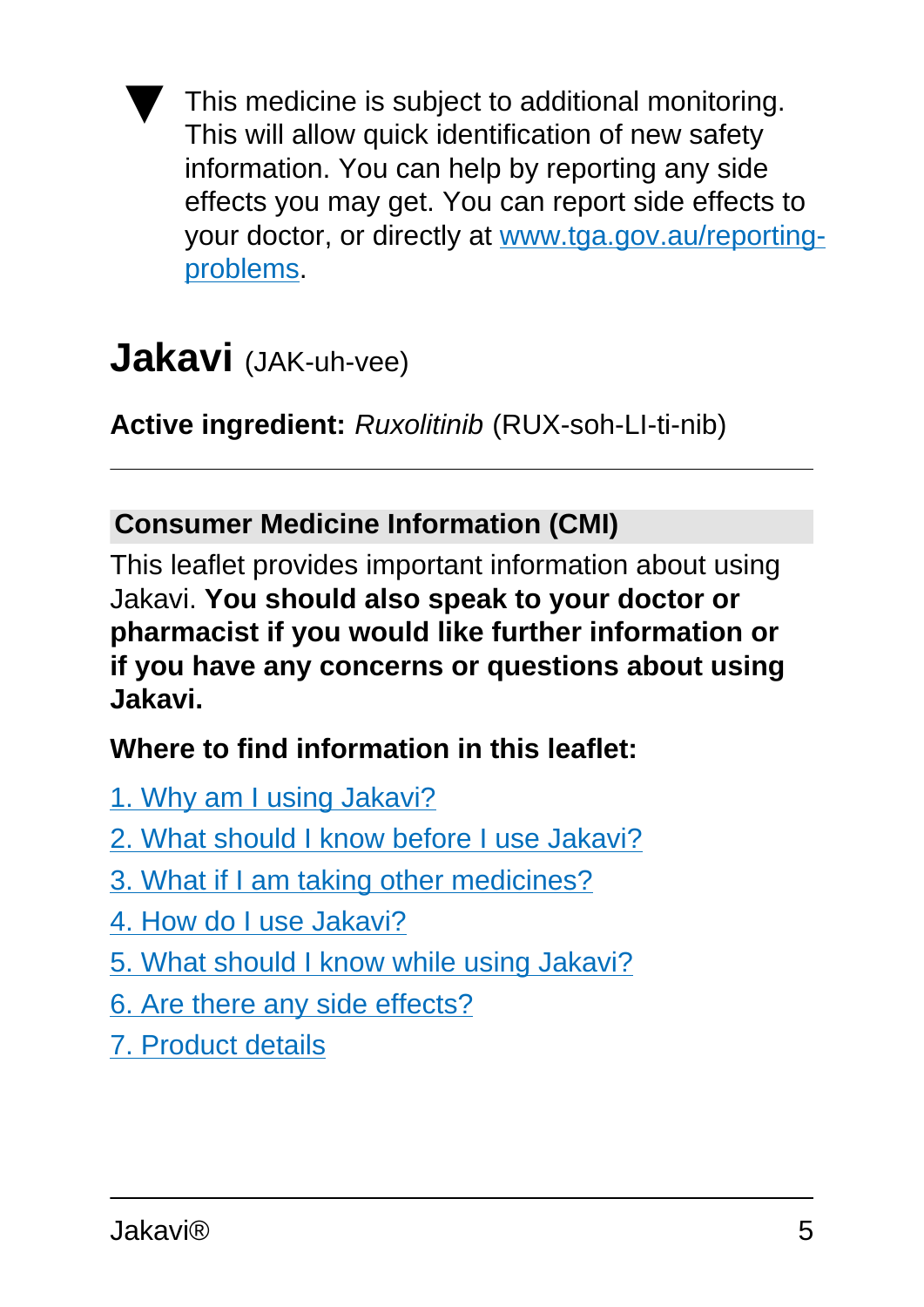# **1. Why am I using Jakavi?**

**Jakavi contains the active ingredient ruxolitinib.** Jakavi belongs to a group of medicines called "JAK inhibitors".

#### **Jakavi is used to treat:**

#### ● **Myelofibrosis in adult patients:**

Myelofibrosis (MF) is a disorder of the bone marrow, in which the marrow is replaced by scar tissue. The abnormal marrow can no longer produce enough normal blood cells and results in variety of symptoms such as fever, night sweats, bone pain, weight loss and a significantly enlarged spleen. Jakavi can reduce spleen size in patients with different forms of MF and relieve the symptoms.

#### ● **Polycythemia vera in adult patients who are intolerant of or not controlled with hydroxyurea:**

Polycythemia vera (PV) is a disorder of the bone marrow, in which the marrow produces too many red blood cells. The blood becomes thicker as a result of the increased red blood cells leading to a variety of symptoms such as itching (pruritus), headache, vision problems, severe burning pain in the hands or feet, and blood vessels clots. Enlarged spleen is also sometimes present. Jakavi can relieve the symptoms, reduce spleen size and the volume of red blood cells produced in patients with PV.

#### ● **Acute and chronic graft-versus-host disease in patients 12 years of age and older:**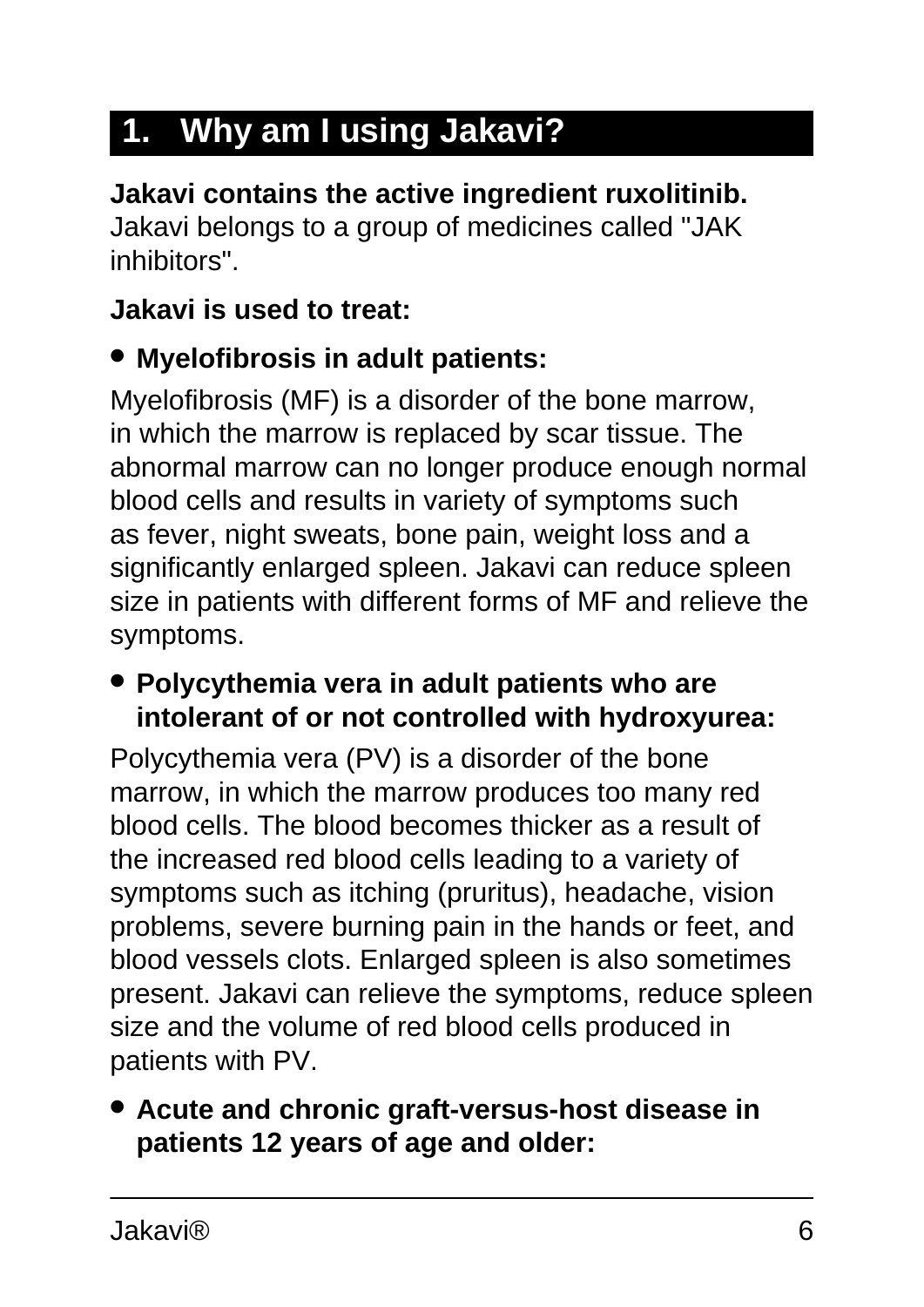Graft-versus-host disease (GvHD) is a complication that occurs after transplantation of blood or bone marrow from a healthy donor to a patient, for example when specific cells (T cells) in the donor's graft (e.g. bone marrow) don't recognize the host cells/organs and attack them.

There are two forms of GvHD: acute GvHD that usually develops soon after the transplantation and can affect skin, liver and gastrointestinal tract, and chronic GvHD, which develops later, around three months after the transplantation. Chronic GvHD frequently causes symptoms in the skin, liver, mouth, lungs, gastrointestinal tract, neuromuscular system, or genitourinary tract. Almost any organ can be affected by chronic GvHD.

Jakavi can reduce the symptoms of acute and chronic GvHD, leading to disease improvement and survival of the transplanted cells.

Ask your doctor if you have any questions about why this medicine has been prescribed for you.

<span id="page-6-0"></span>Your doctor may have prescribed it for another reason.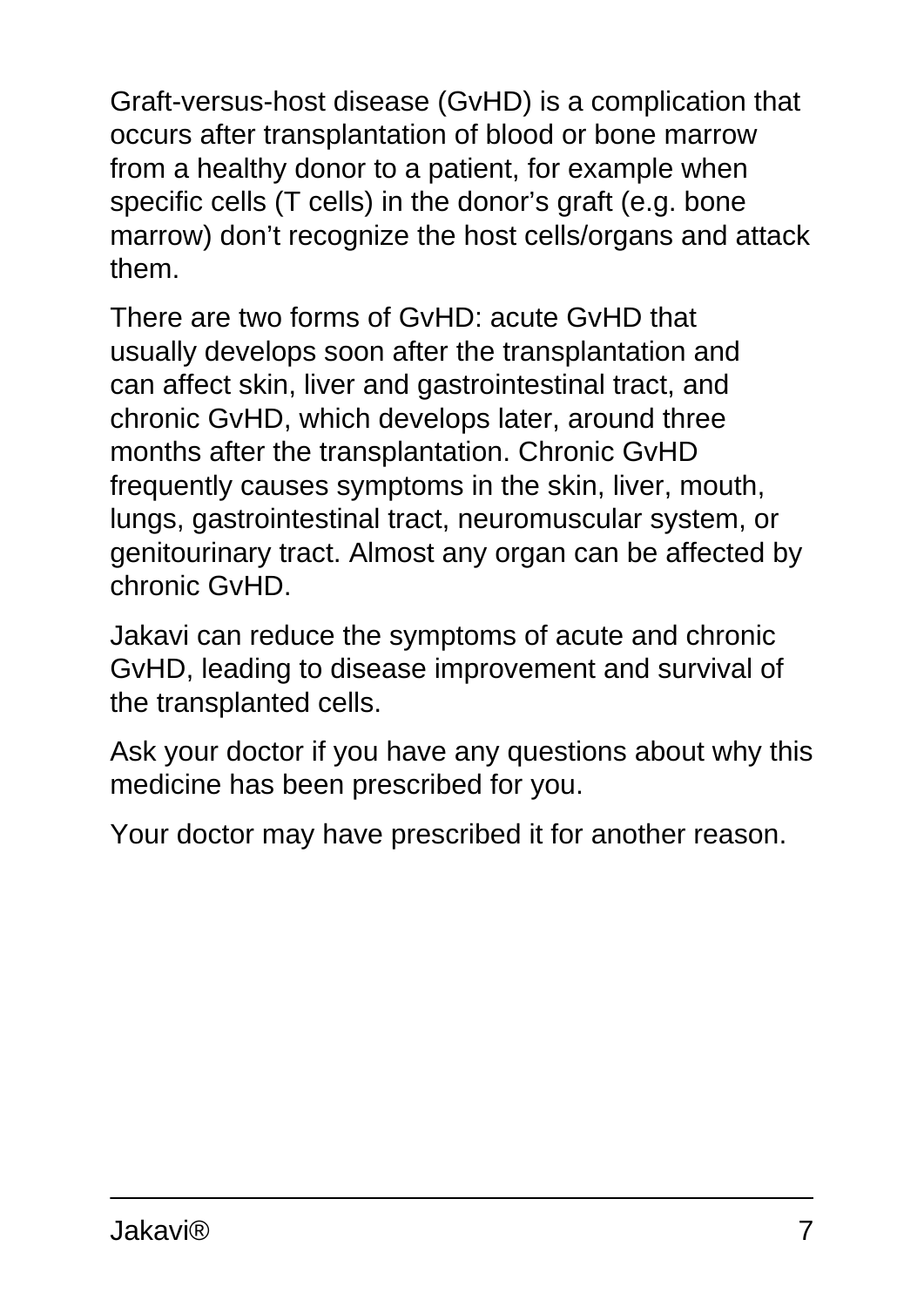# **2. What should I know before I use Jakavi?**

#### **Warnings**

#### **Do not take Jakavi if:**

• you are allergic to ruxolitinib, or any of the ingredients listed at the end of this leaflet.

Some of the symptoms of an allergic reaction may include shortness of breath, wheezing or difficulty breathing; swelling of the face, lips, tongue or other parts of the body; rash, itching or hives on the skin.

#### **Check with your doctor if you have:**

- allergies to any other medicines, foods, preservatives or dyes.
- an intolerance to lactose
- an infection
- problems with your kidney
- problems with your liver
- skin cancer
- tuberculosis
- viral hepatitis B.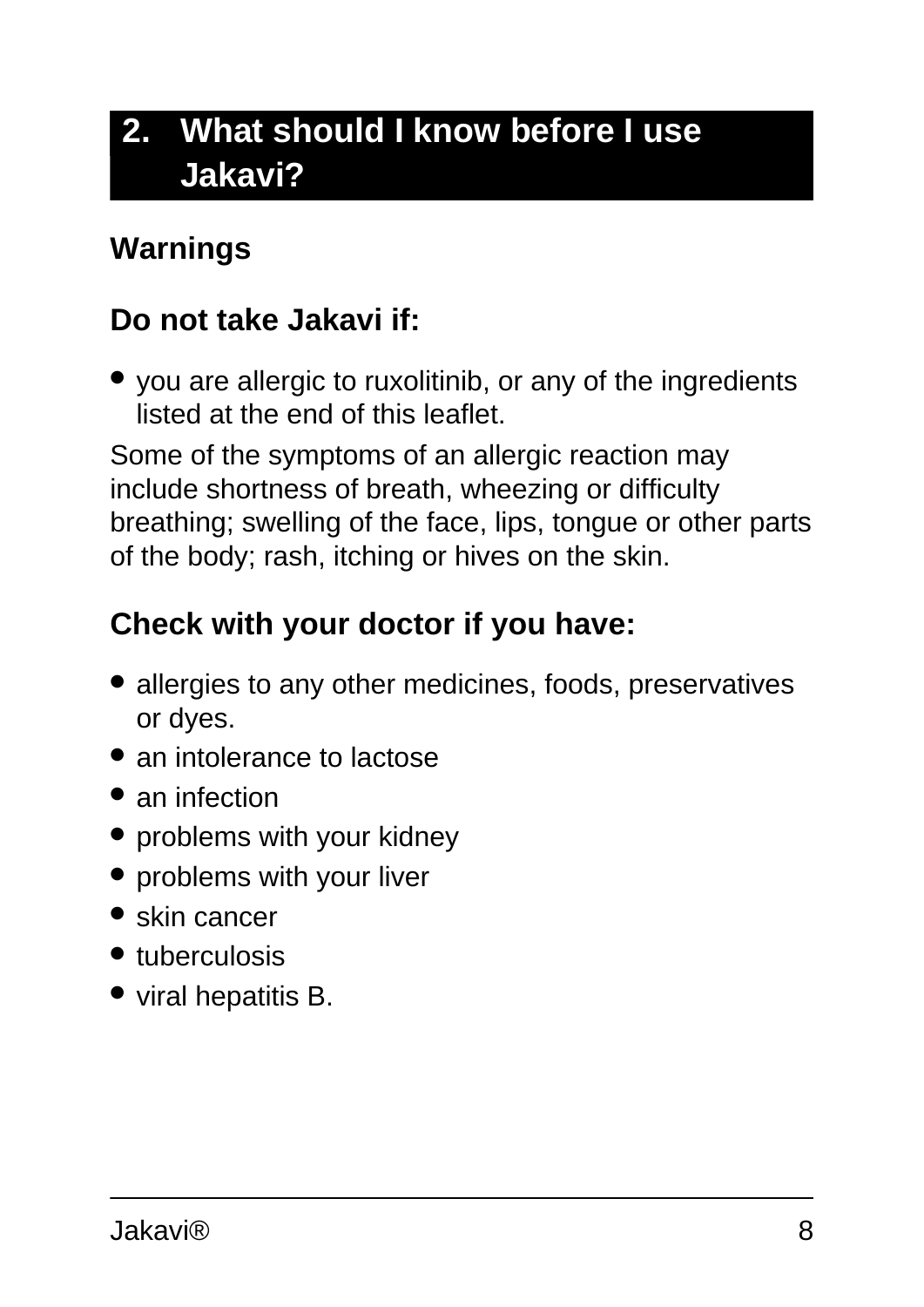## **Check with your doctor for a blood test before starting Jakavi**

It is important that you have a full blood count before starting and regularly during treatment with this medicine. The results will help your doctor decide what dose is best for you.

During treatment, you may be at risk of developing certain side effects. It is important you understand these risks and how to monitor for them.

See additional information under Section [6. Are there](#page-15-0) [any side effects?](#page-15-0)

## **Pregnancy and breastfeeding**

Do not take this medicine if you are pregnant. It may affect your developing baby if you take it during pregnancy.

Do not breast-feed if you are taking this medicine.

It is not known if the active ingredient in Jakavi passes into breast milk. There is a possibility that your baby may be affected.

Tell your doctor if you are pregnant or plan to become pregnant or are breast-feeding.

Your doctor can discuss with you the risks and benefits involved.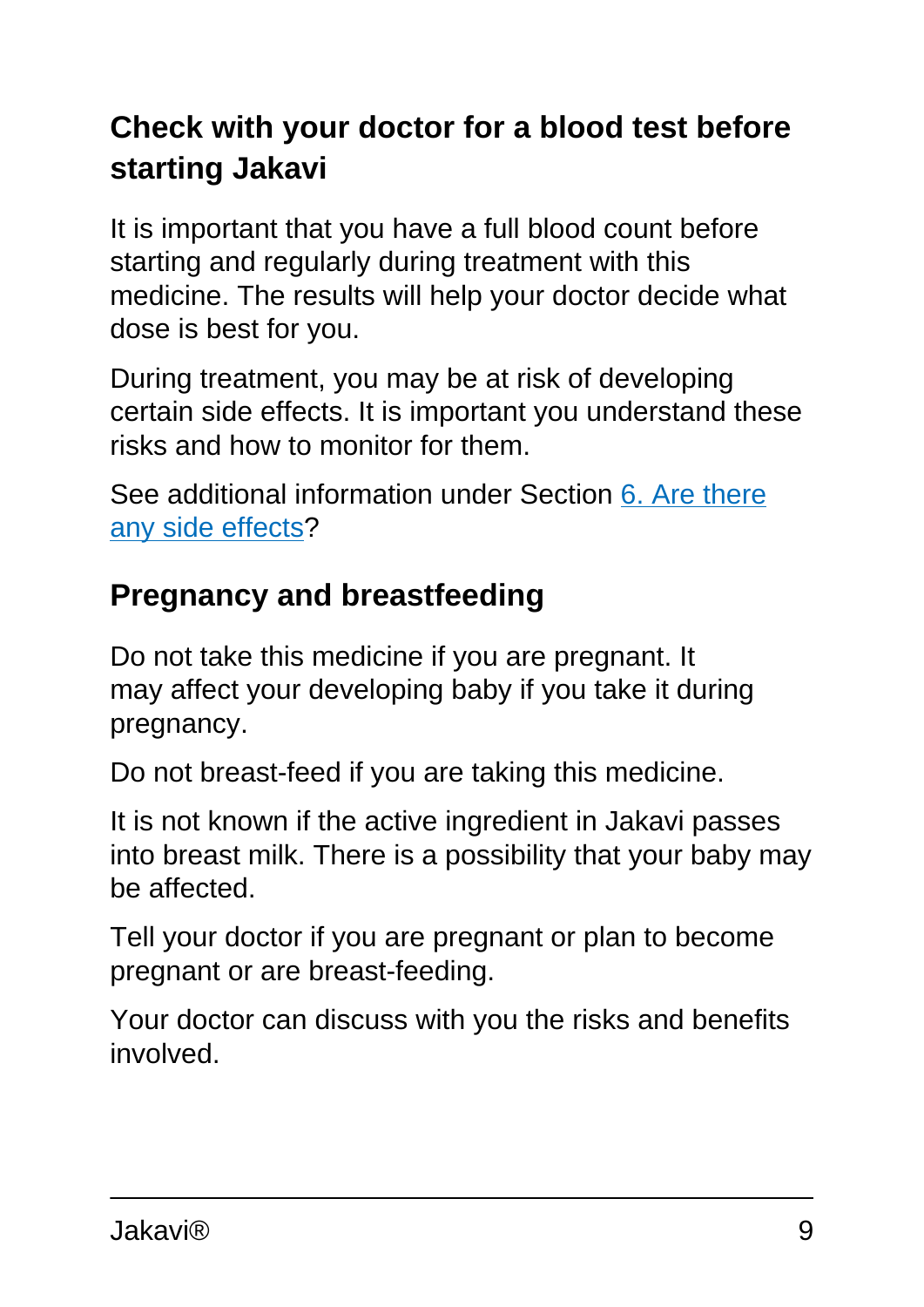## **Children**

GvHD: this medicine can be used in patients 12 years and older.

MF and PV: Do not give this medicine to a child under the age of 18 years. There is not enough information to recommend the use of this medicine for children under the age of 18 years.

## <span id="page-9-0"></span>**3. What if I am taking other medicines?**

Tell your doctor or pharmacist if you are taking any other medicines, including any medicines, vitamins or supplements that you can buy without a prescription from your pharmacy, supermarket or health food shop.

#### **Some medicines and Jakavi may interfere with each other and affect how it works. These include:**

- some medicines used to treat fungal infections, such as ketoconazole, itraconazole, posaconazole and voriconazole
- some medicines used to treat types of bacterial infections, such as antibiotics like ciprofloxacin, clarithromycin, erythromycin or telithromycin
- some medicines used to treat viral infections medicines used to treat HIV/AIDS such as atazanavir, indinavir, nelfinavir, ritonavir, saquinavir
- some medicines used to treat high blood pressure such as verapamil, nifedipine or carvedilol.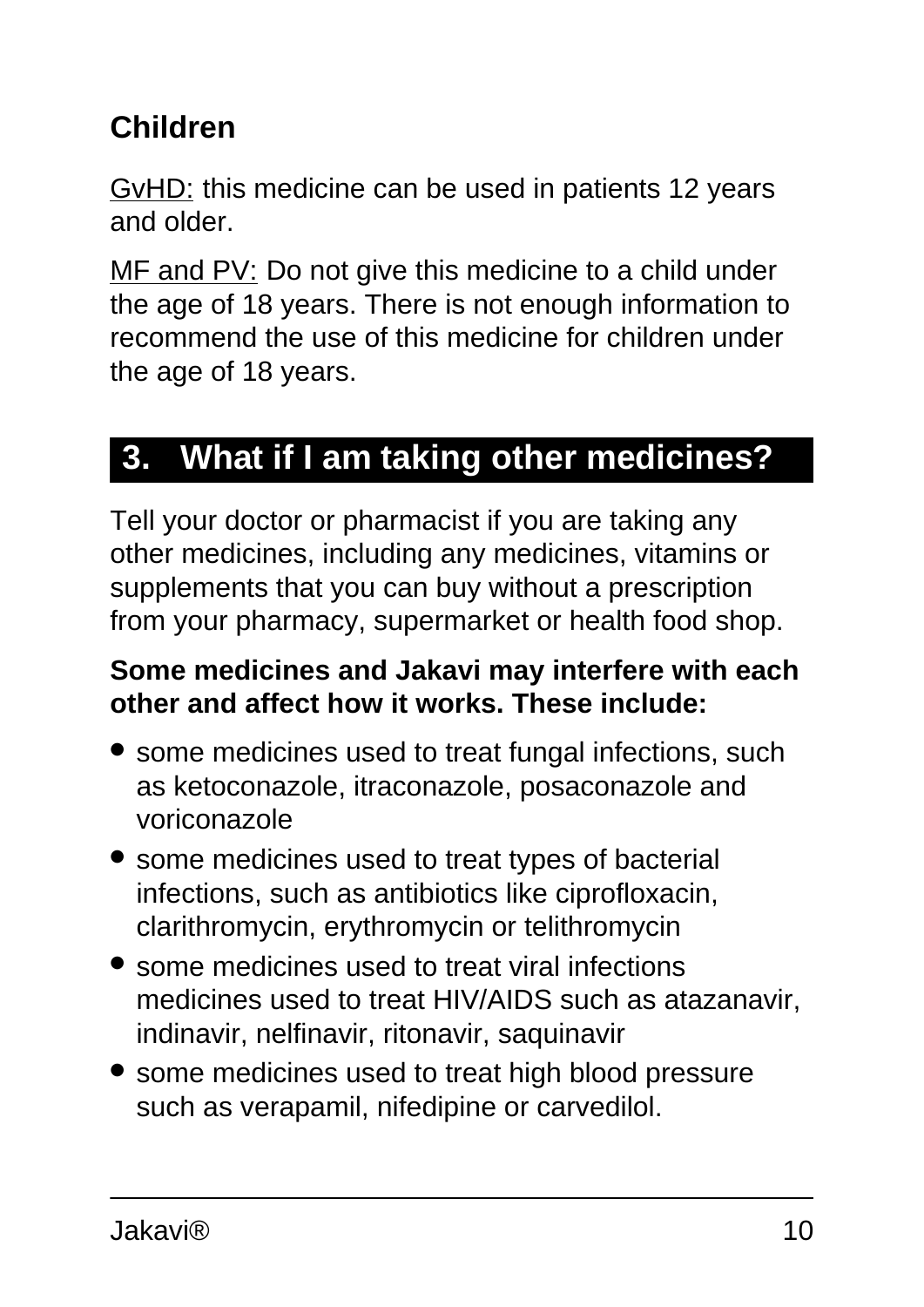You may need different amounts of your medicines, or you may need to take different medicines. Your doctor and pharmacist have more information. **Check with your doctor or pharmacist if you are not sure about what medicines, vitamins or supplements you are taking and if these affect Jakavi.**

# <span id="page-10-0"></span>**4. How do I use Jakavi?**

## **How to take Jakavi**

Swallow Jakavi tablets whole with a glass of water.

Follow all directions given to you by your doctor or pharmacist carefully.

They may differ from the information contained in this leaflet.

If you do not understand the instructions on the label, ask your doctor or pharmacist for help.

### **How much to take**

- Your doctor will tell you how many tablets to take each day.
- Your doctor may adjust your dose depending on how you respond to treatment and results from your blood, liver and kidney tests. Your doctor may also need to know if you are taking any other medicines.
- If you notice you are feeling unwell while taking Jakavi, your doctor might change the amount of Jakavi you take or tell you to stop taking Jakavi for a while.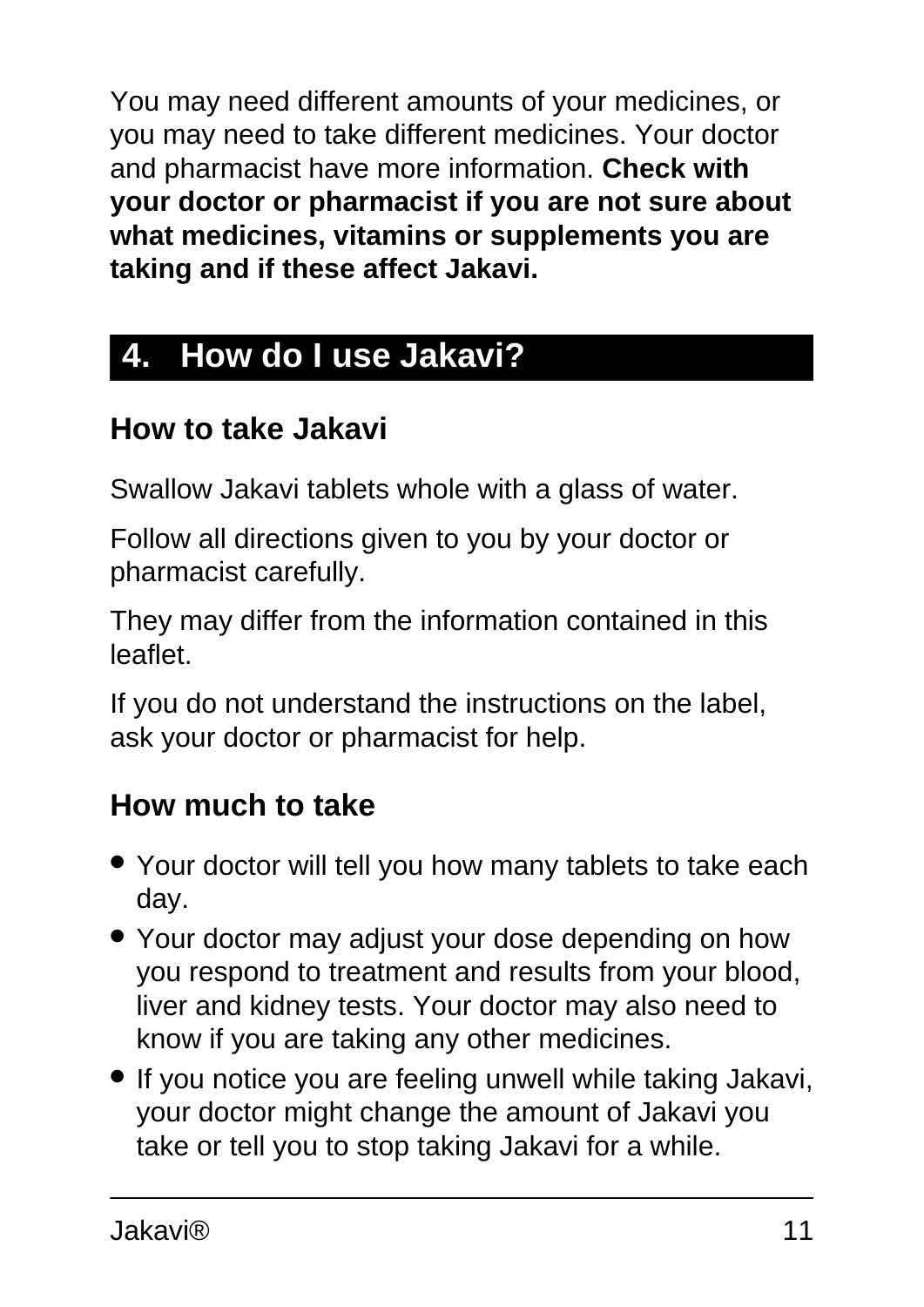#### **When to take Jakavi**

- Take Jakavi twice a day, every day, either with or without food.
- If you receive dialysis, take one single dose of Jakavi before and another single dose following the dialysis. Your doctor will tell you how many tablets you need to take before and after the dialysis.
- Take your medicine at about the same time each day. Taking it at the same time each day will have the best effect. It will also help you remember when to take it.

## **If you forget to use Jakavi**

If it is almost time for your next dose, skip the dose you missed and take the next dose when you are meant to.

Otherwise, take it as soon as you remember, and then go back to taking it as you would normally.

Do not take a double dose to make up for the dose that you missed.

This may increase the chance of you getting an unwanted side effect.

If you have trouble remembering to take your medicine, ask your pharmacist for some hints.

If it is almost time for your next dose, skip the dose you missed and take your next dose when you are meant to.

Do not take a double dose to make up for the dose you missed.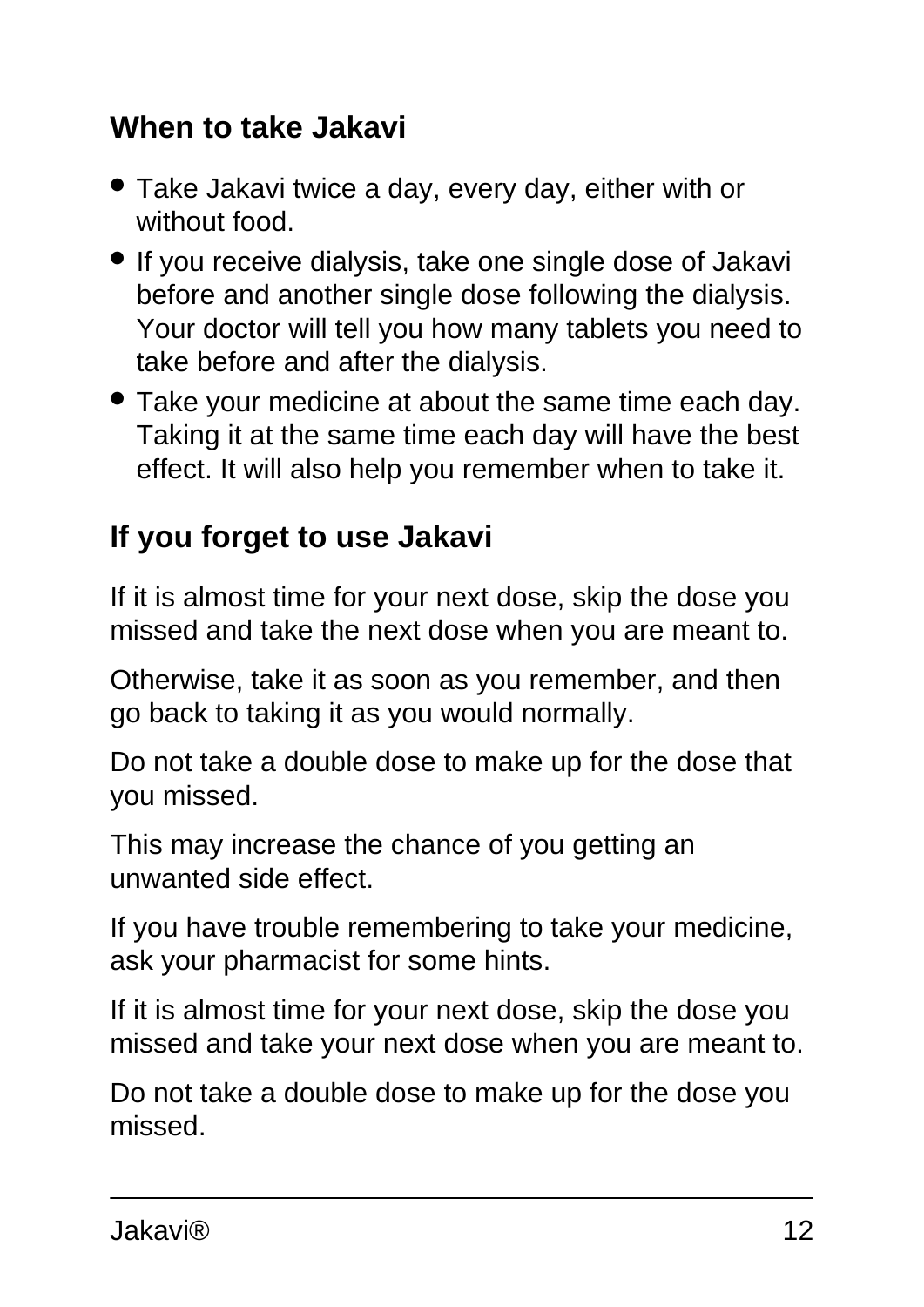## **How long to take it**

Continue taking Jakavi for as long as your doctor tells you to.

This is long-term treatment. Your doctor will regularly monitor your condition to make sure that the treatment is having the desired effect. If you have questions about how long to take Jakavi, talk to your doctor or pharmacist.

### **If you use too much Jakavi**

If you think that you or anyone else may have taken too much Jakavi, you may need urgent medical attention.

#### **You should immediately:**

- phone the Poisons Information Centre (**by calling 13 11 26**), or
- contact your doctor, or
- go to the Emergency Department at your nearest hospital.

#### <span id="page-12-0"></span>**You should do this even if there are no signs of discomfort or poisoning.**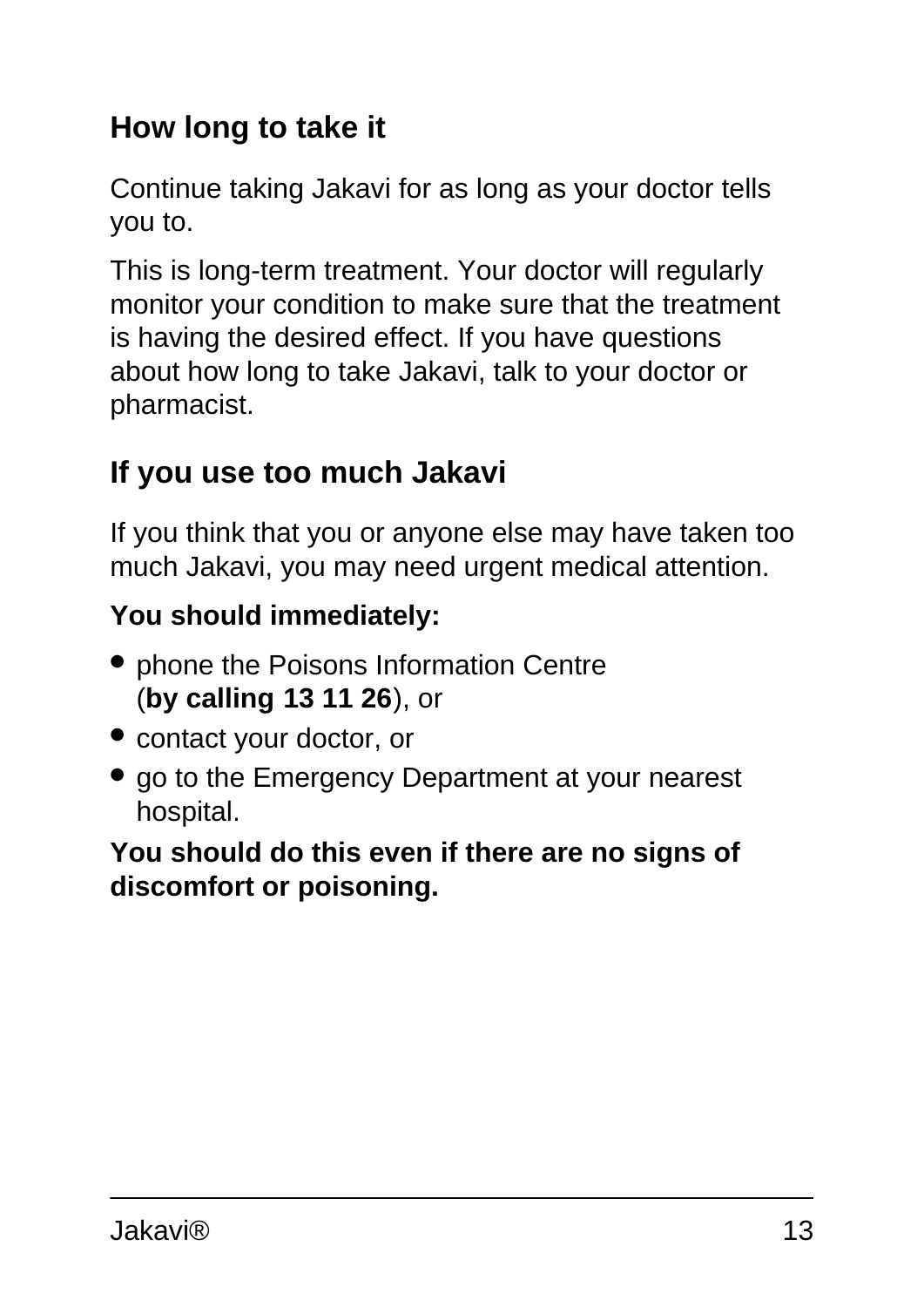# **5. What should I know while using Jakavi?**

#### **Things you should do**

- keep all of your doctor's appointments so that your progress can be checked. Before and during your treatment with Jakavi, your doctor may do some blood tests and check the condition of your liver and kidneys to make sure the medicine is working and to prevent unwanted side effects. Your doctor may also regularly check the level of lipids (fat) in your blood, and periodically check for changes to your skin.
- If you become pregnant while taking this medicine, tell your doctor immediately.
- If you are going to have surgery, tell the surgeon or anaesthetist that you are taking this medicine. It may affect other medicines used during surgery.

Remind any doctor, dentist or pharmacist you visit that you are using Jakavi.

### **Call your doctor straight away if you:**

- do not feel well while you are taking Jakavi even if you do not think it is connected with the medicine.
- become pregnant while you are taking this medicine.
- develop signs of unusual bleeding, bruising more easily than normal, fatigue/tiredness, shortness of breath, fever.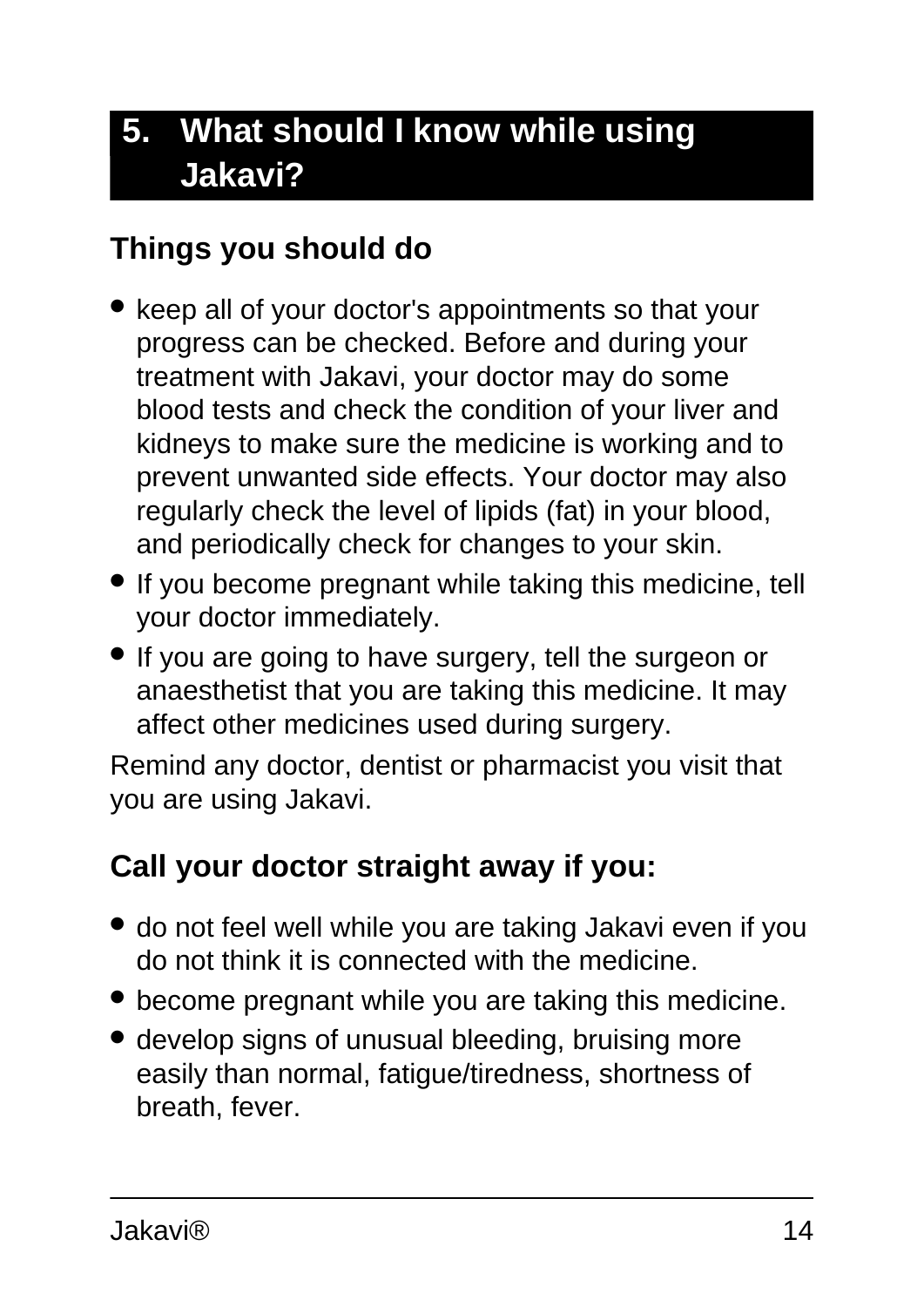## **Things you should not do**

- Do not give this medicine to anyone else, even if their condition seems similar to yours.
- Do not use it to treat any other complaints unless your doctor tells you to.
- Avoid eating grapefruit or grapefruit juice while taking Jakavi as it may interfere with how the medicine works.
- Do not stop taking your medicine or change the dose without checking with your doctor.

If you stop taking it suddenly, your condition may worsen or you may have unwanted side effects. If possible, your doctor will gradually reduce the amount you take each day before stopping the medicine completely.

### **Driving or using machines**

#### **Be careful driving, operating machinery or doing jobs that require you to be alert until you know how Jakavi affects you.**

Jakavi may cause dizziness in some people.

If you feel light-headed, dizzy or faint when getting out of bed or standing up, get up slowly.

Standing up slowly, especially when you get up from bed or chairs, will help your body get used to the change in position and blood pressure. If this problem continues or gets worse, talk to your doctor.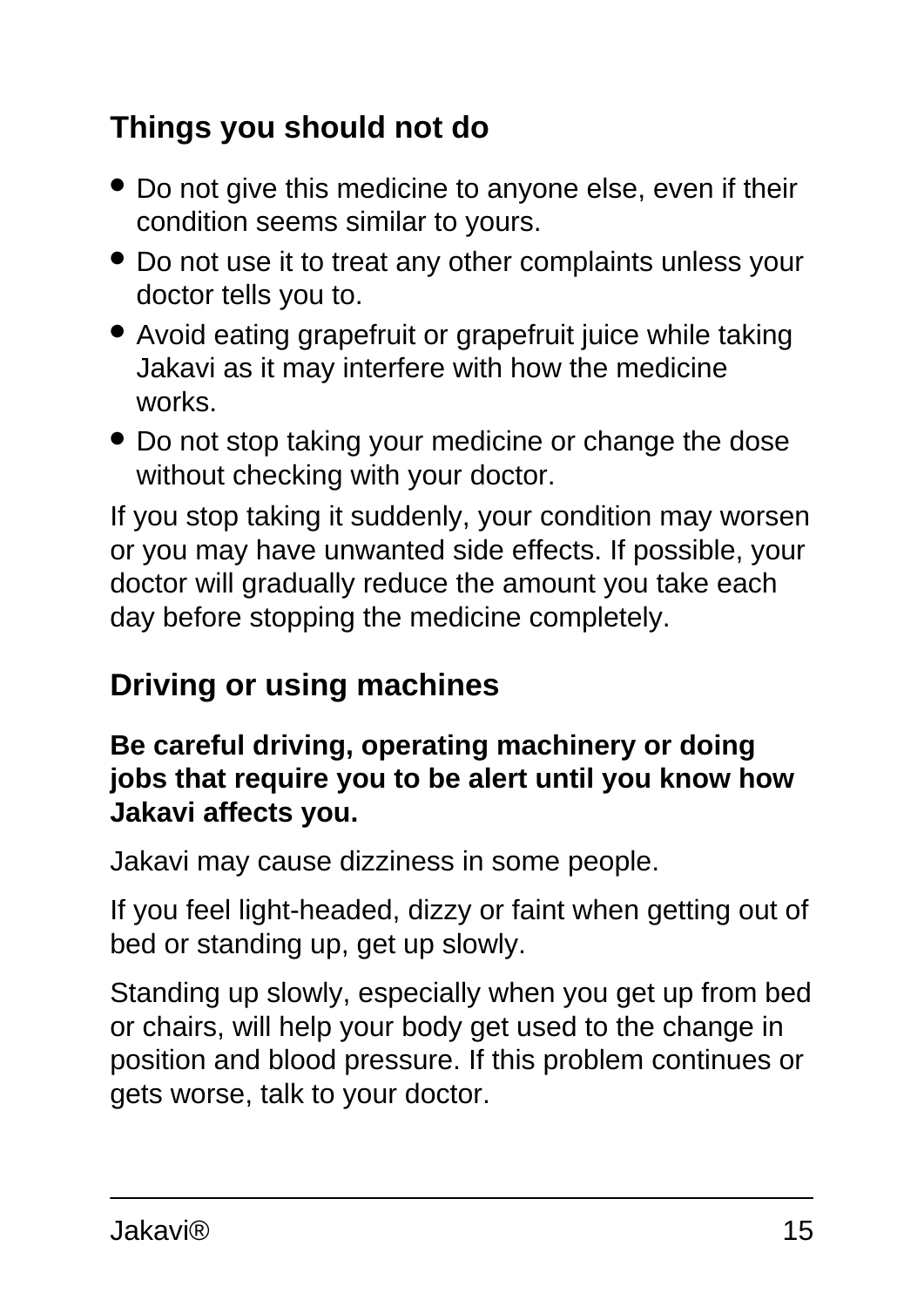## **Looking after your medicine**

- Keep your medicine in the original container until it is time to take it.
- Store it in a cool, dry place at room temperature away from direct sunlight.
- Do not store this medicine or any other medicine in the bathroom or near a sink
- Do not leave it in the car or on window sills.

Follow the instructions in the carton on how to take care of your medicine properly.

#### **Keep it where young children cannot reach it.**

A locked cupboard at least one-and-a-half metres above the ground is a good place to store medicines.

#### <span id="page-15-0"></span>**Getting rid of any unwanted medicine**

If your doctor tells you to stop taking this medicine or the expiry date has passed, ask your pharmacist what to do with any medicine you have left over.

### **Disposal**

If it has expired or is damaged, return it to your pharmacist for disposal.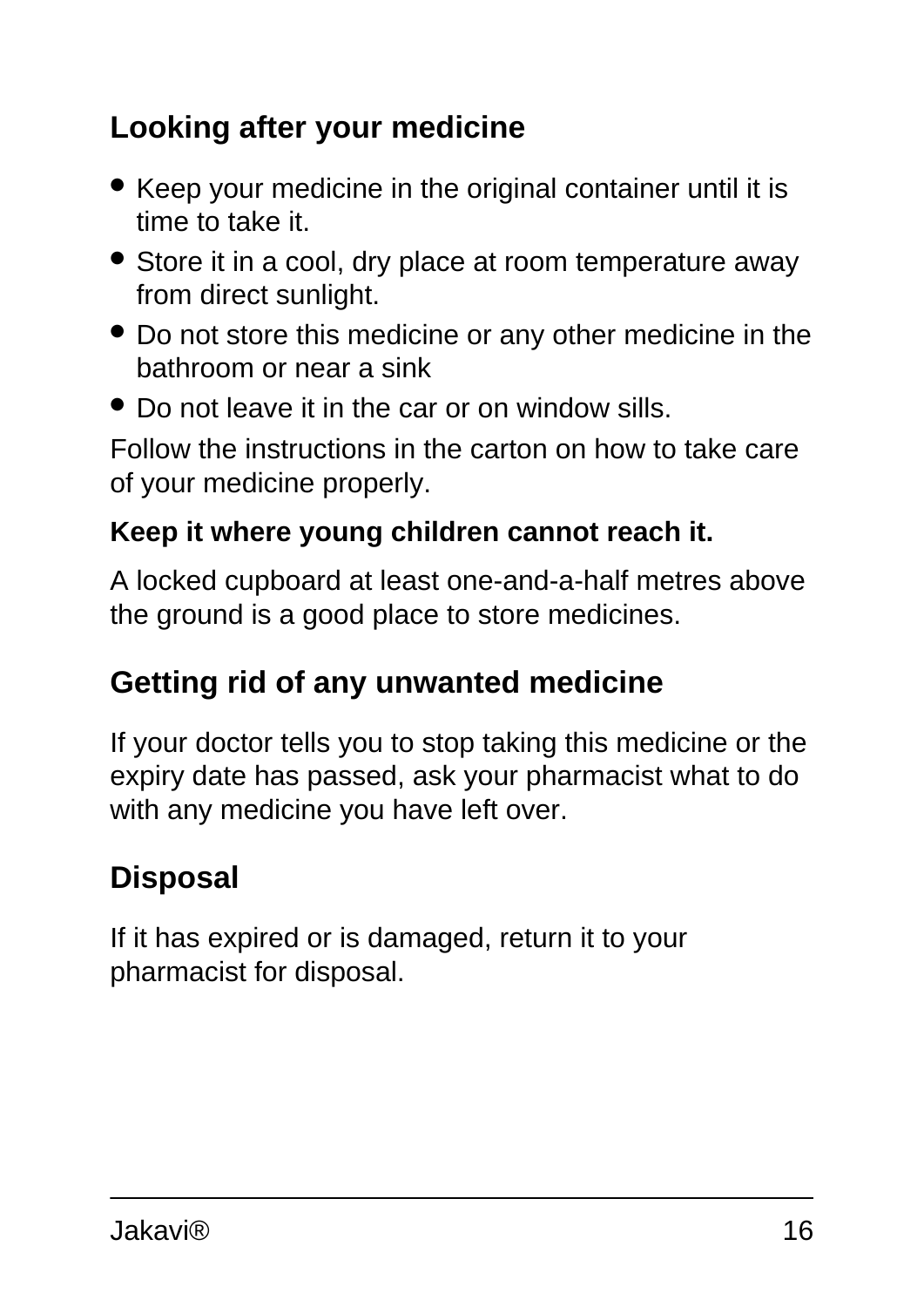## **6. Are there any side effects?**

All medicines can have side effects. If you do experience any side effects, most of them are minor and temporary. However, some side effects may need medical attention.

**Do not be alarmed by the following lists of side effects. You may not experience any of them. Ask your doctor or pharmacist to answer any questions you may have.**

**Tell your doctor or pharmacist if you notice anything else that may be making you feel unwell.**

| <b>Less serious side effects</b> |
|----------------------------------|
|----------------------------------|

| Less serious side effects What to do                                                                                                                                                                                                                             |                                                                                                      |
|------------------------------------------------------------------------------------------------------------------------------------------------------------------------------------------------------------------------------------------------------------------|------------------------------------------------------------------------------------------------------|
| <b>Dizziness</b><br>Headache<br>• Excess amount of gas in<br>the bowels (flatulence)<br>• Constipation<br>• Nausea<br>Weight gain<br>• Tiredness, fatigue, pale<br>skin (possible symptoms<br>of anaemia which is<br>caused by low level of<br>red blood cells). | Speak to your doctor if<br>you have any of these<br>less serious side effects<br>and they worry you. |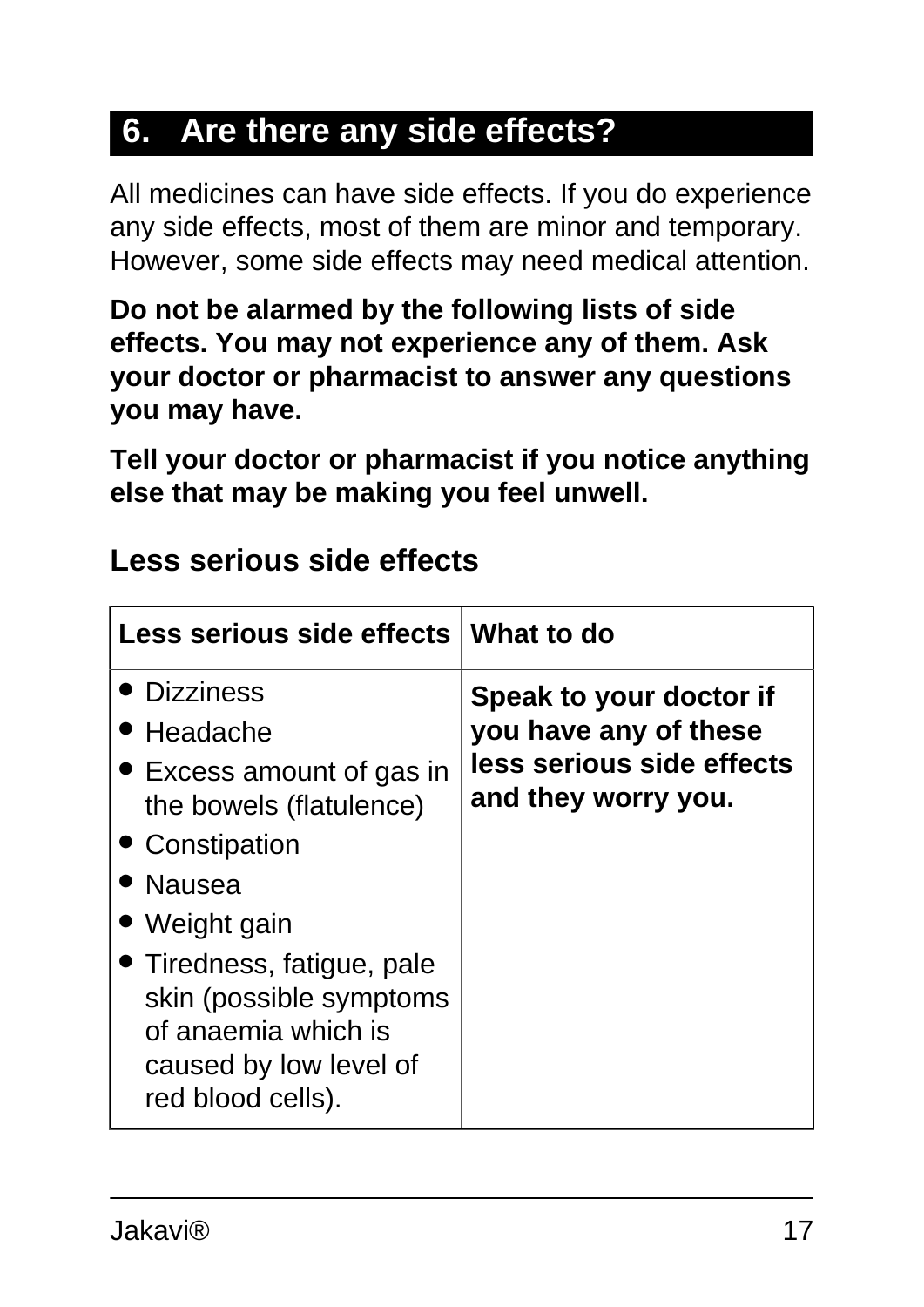The above list includes the more common side effects of your medicine. Most of these side effects are mild to moderate and will generally disappear after a few days to a few weeks of treatment.

| <b>Serious side effects</b>                                                                                                                                                   | What to do                                                                                                                                                             |
|-------------------------------------------------------------------------------------------------------------------------------------------------------------------------------|------------------------------------------------------------------------------------------------------------------------------------------------------------------------|
| <b>Bleeding problems:</b><br>' Unusual bleeding, cuts<br>that won't stop bleeding<br><b>Bruising more easily</b><br>than normal<br>▶ Extreme tiredness.<br><b>Infections:</b> | Call your doctor straight<br>away, or go straight<br>to the Emergency<br>Department at your<br>nearest hospital if you<br>notice any of these<br>serious side effects. |
| Pain when urinating<br>fever, chills, sore throat (<br>or mouth ulcers<br>Shingles (herpes zoster)<br>- painful skin rash with<br>blisters                                    |                                                                                                                                                                        |
| Fast heart rate, fever,<br>confusion and rapid<br>breathing.<br><b>Skin disorders:</b>                                                                                        |                                                                                                                                                                        |
| Moles which may<br>change size, shape<br>or colour over time, or<br>new moles which may                                                                                       |                                                                                                                                                                        |

#### **Serious side effects**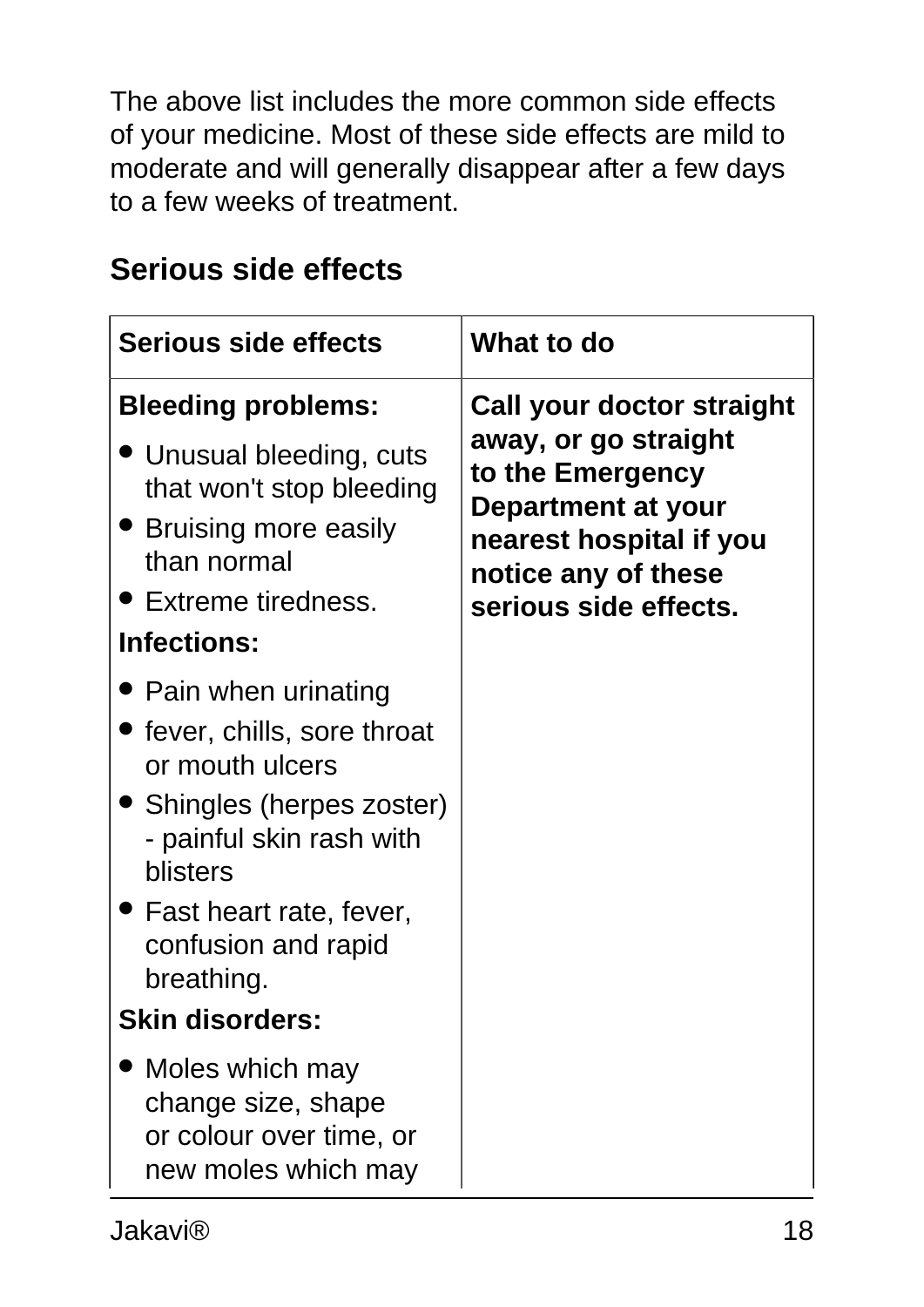| Serious side effects                                                                                                                                                                                             | <b>What to do</b> |
|------------------------------------------------------------------------------------------------------------------------------------------------------------------------------------------------------------------|-------------------|
| be symptoms - of skin<br>cancer (non-melanoma.                                                                                                                                                                   |                   |
| <b>Respiratory disorders:</b>                                                                                                                                                                                    |                   |
| Fever, cough, difficult<br>or painful breathing,<br>wheezing, pain in<br>chest when breathing<br>(possible symptoms of<br>pneumonia, infection<br>with the cytomegalovirus<br>or infection with the BK<br>virus) |                   |
| Persistent cough<br>with blood-tinged<br>sputum, fever, night<br>sweats and weight loss<br>(possible symptoms of<br>tuberculosis.                                                                                |                   |

Other side effects not listed here may occur in some people and may only be found when your doctor does tests from time to time to check your progress. These include:

- low level of red blood cells (anaemia), low level of white blood cells (neutropenia), low level of platelet (thrombocytopenia)
- high level of cholesterol (hypercholesterolemia) or fat in the blood (hypertriglyceridemia)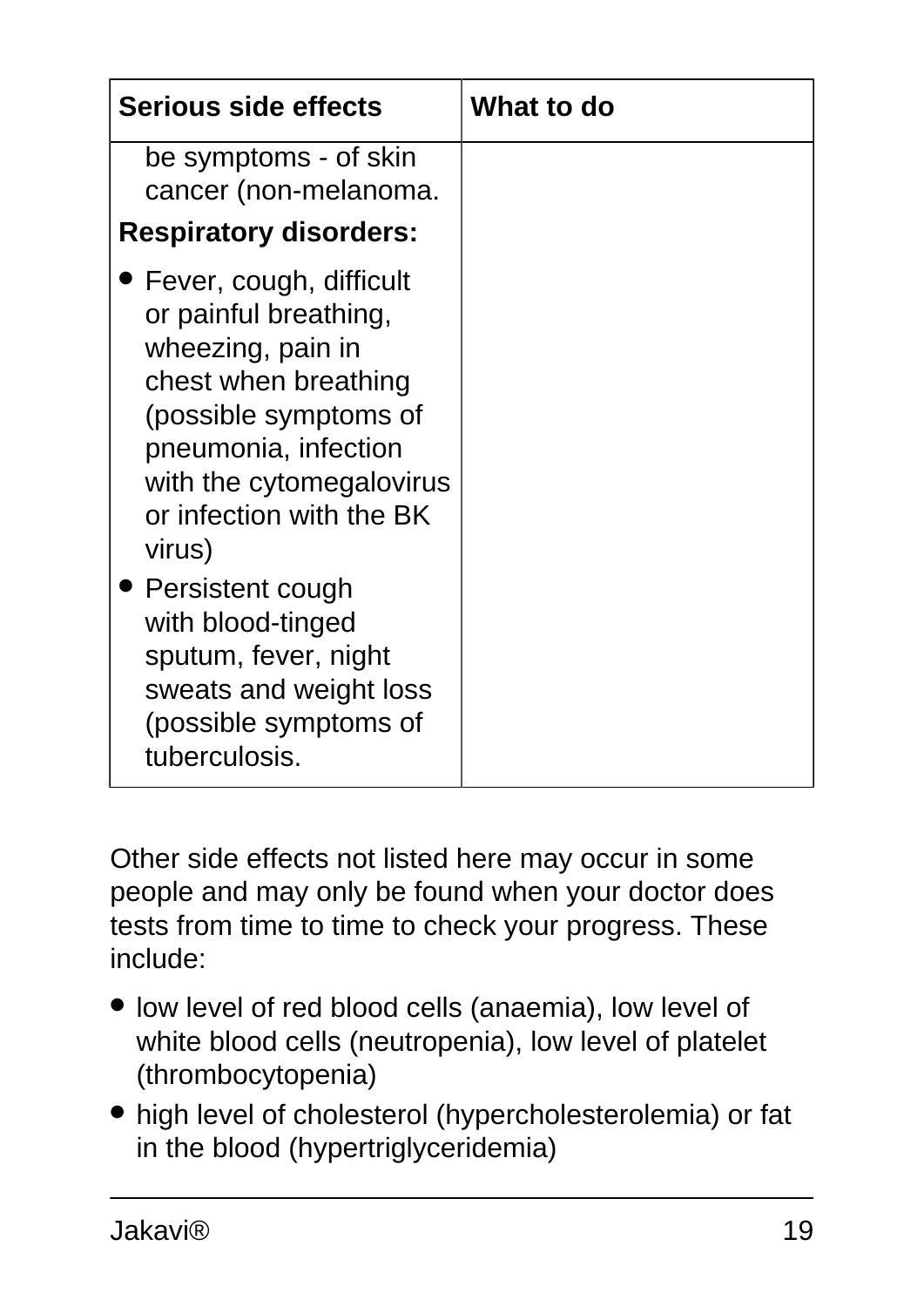- abnormal liver or kidney function test results
- high blood pressure (hypertension)
- Increased blood level of enzymes from muscle.

#### **Reporting side effects**

After you have received medical advice for any side effects you experience, you can report side effects to the Therapeutic Goods Administration online at [www.tga.gov.au/reporting-problems.](http://www.tga.gov.au/reporting-problems) By reporting side effects, you can help provide more information on the safety of this medicine.

**Always make sure you speak to your doctor or pharmacist before you decide to stop taking any of your medicines.**

### <span id="page-19-0"></span>**7. Product details**

This medicine is only available with a doctor's prescription.

Jakavi is not addictive.

#### **What Jakavi contains**

| <b>Active ingredient</b><br>(main ingredient) | ruxolitinib (as phosphate) |
|-----------------------------------------------|----------------------------|
| <b>Other ingredients</b>                      | microcrystalline cellulose |
| (inactive ingredients)                        | magnesium stearate         |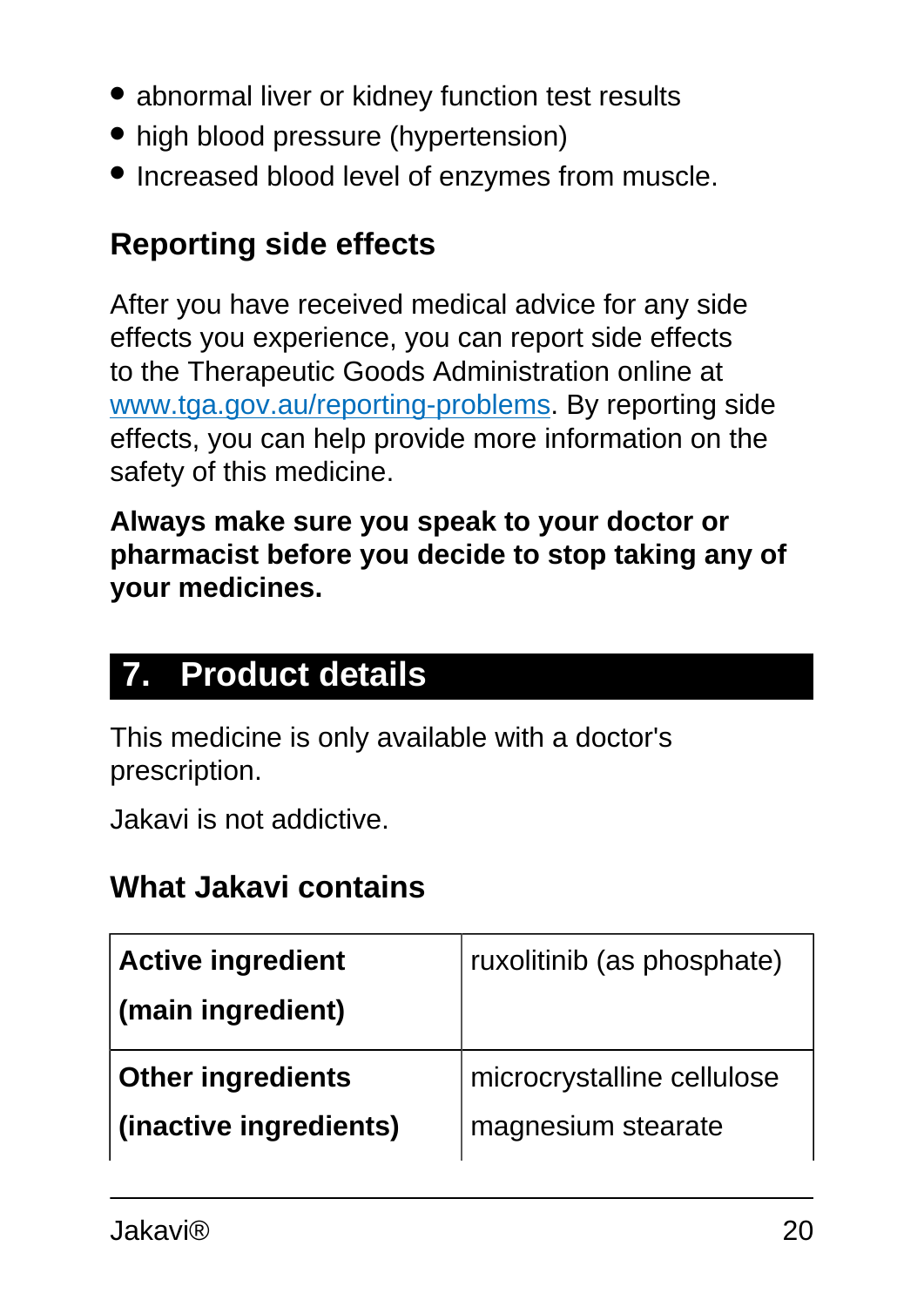|                            | colloidal anhydrous silica                                                   |
|----------------------------|------------------------------------------------------------------------------|
|                            | sodium starch glycollate<br>type A                                           |
|                            | hyprolose                                                                    |
|                            | povidone                                                                     |
|                            | lactose monohydrate.                                                         |
|                            | microcrystalline cellulose                                                   |
| <b>Potential allergens</b> | Contains sugars, as<br>lactose monohydrate.                                  |
|                            | It does not contain<br>sucrose, gluten, tartrazine<br>or any other azo dyes. |

**Do not take this medicine if you are allergic to any of these ingredients.**

### **What Jakavi looks like**

Jakavi tablets are available in four different strengths and is supplied in packs of 56 tablets.

- 5 mg: round curved and white to almost white tablets with "L5" on one side and "NVR" on the other (AUST R 198934)
- 10mg: Round curved white to almost white tablets with "L10" on one side and "NVR" on the other (AUST R 232702)